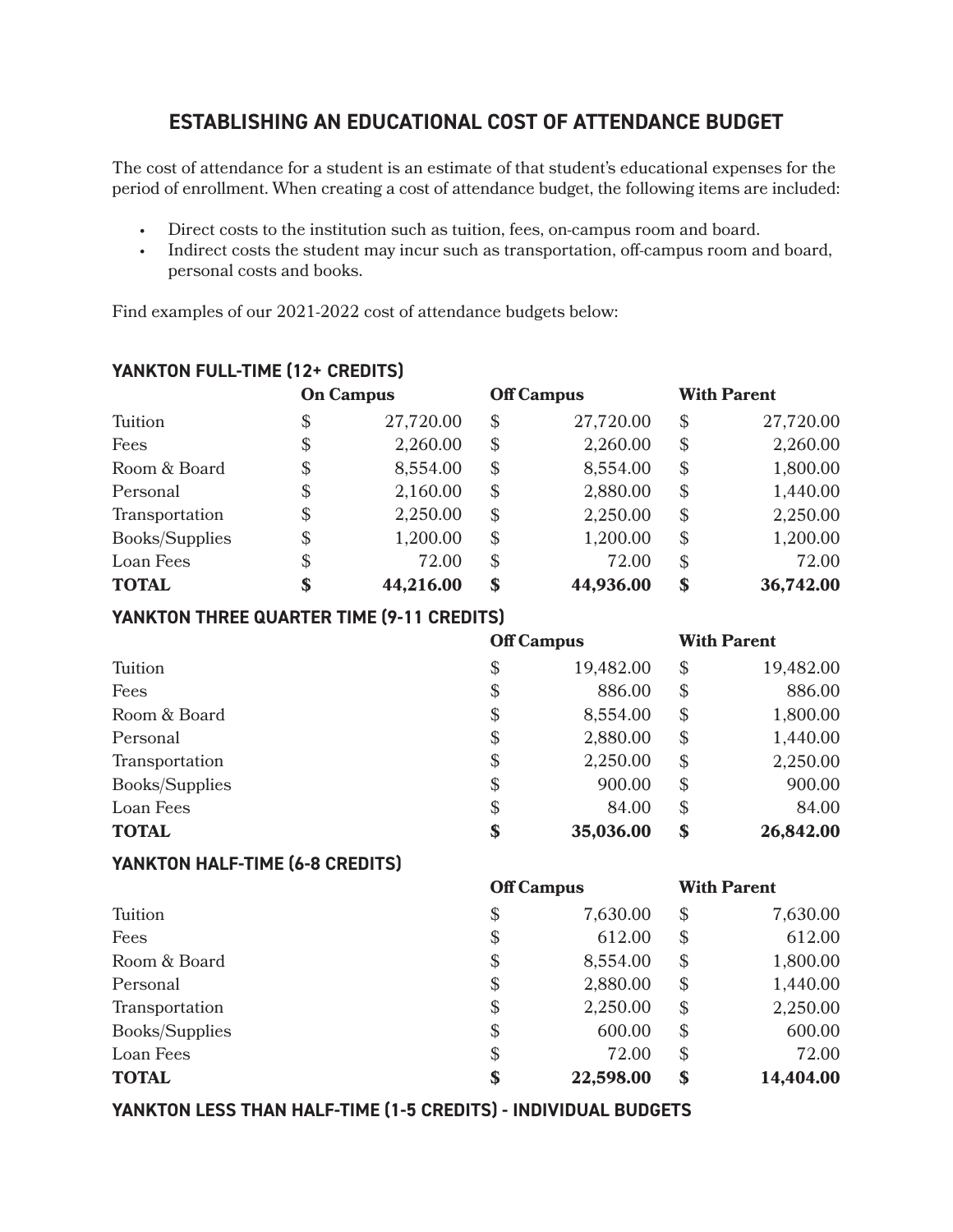### **WATERTOWN FULL-TIME (12+ CREDITS)**

|                | <b>Off Campus</b> |           |                            | <b>With Parent</b> |  |
|----------------|-------------------|-----------|----------------------------|--------------------|--|
| Tuition        | \$                | 8,546.00  | $\boldsymbol{\mathcal{S}}$ | 8,546.00           |  |
| Fees           | \$                | 1,260.00  | $\boldsymbol{\mathcal{S}}$ | 1,260.00           |  |
| Room & Board   | \$                | 8,554.00  | $\mathcal{S}$              | 1,800.00           |  |
| Personal       | $\$\$             | 2,880.00  | $\mathcal{S}$              | 1,440.00           |  |
| Transportation | \$                | 2,250.00  | $\mathcal{S}$              | 2,250.00           |  |
| Books/Supplies | \$                | 1,200.00  | $\mathcal{S}$              | 1,200.00           |  |
| Loan Fees      | \$                | 74.00     | $\mathcal{S}$              | 74.00              |  |
| <b>TOTAL</b>   | \$                | 24,764.00 | \$                         | 16,570.00          |  |

### **WATERTOWN THREE QUARTER TIME (9-11 CREDITS)**

|                |       | <b>Off Campus</b> |                            | <b>With Parent</b> |
|----------------|-------|-------------------|----------------------------|--------------------|
| Tuition        | \$    | 5,888.00          | $\mathcal{S}$              | 5,888.00           |
| Fees           | \$    | 870.00            | $\mathcal{S}$              | 870.00             |
| Room & Board   | \$    | 8,554.00          | $\mathcal{S}$              | 1,800.00           |
| Personal       | \$    | 2,880.00          | $\boldsymbol{\mathcal{S}}$ | 1,440.00           |
| Transportation | \$    | 2,250.00          | $\mathcal{S}$              | 2,250.00           |
| Books/Supplies | $\$\$ | 900.00            | $\mathcal{S}$              | 900.00             |
| Loan Fees      | \$    | 84.00             | $\boldsymbol{\mathcal{S}}$ | 84.00              |
| <b>TOTAL</b>   | \$    | 21,426.00         | $\boldsymbol{\mathsf{S}}$  | 13,232.00          |

### **WATERTOWN HALF-TIME (6-8 CREDITS)**

|                | <b>Off Campus</b> |           |                            | <b>With Parent</b> |  |
|----------------|-------------------|-----------|----------------------------|--------------------|--|
| Tuition        | \$                | 4,150.00  | $\boldsymbol{\mathcal{S}}$ | 4,150.00           |  |
| Fees           | \$                | 612.00    | $\boldsymbol{\mathcal{S}}$ | 612.00             |  |
| Room & Board   | \$                | 8,554.00  | $\frac{1}{2}$              | 1,800.00           |  |
| Personal       | \$                | 2,880.00  | $\mathcal{S}$              | 1,440.00           |  |
| Transportation | \$                | 2,250.00  | $\mathcal{S}$              | 2,250.00           |  |
| Books/Supplies | \$                | 600.00    | $\mathcal{S}$              | 600.00             |  |
| Loan Fees      | \$                | 68.00     | $\mathcal{S}$              | 68.00              |  |
| <b>TOTAL</b>   | \$                | 19,114.00 | $\mathbf{\$}$              | 10,920.00          |  |

**WATERTOWN LESS THAN HALF-TIME (1-5 CREDITS) - INDIVIDUAL BUDGETS**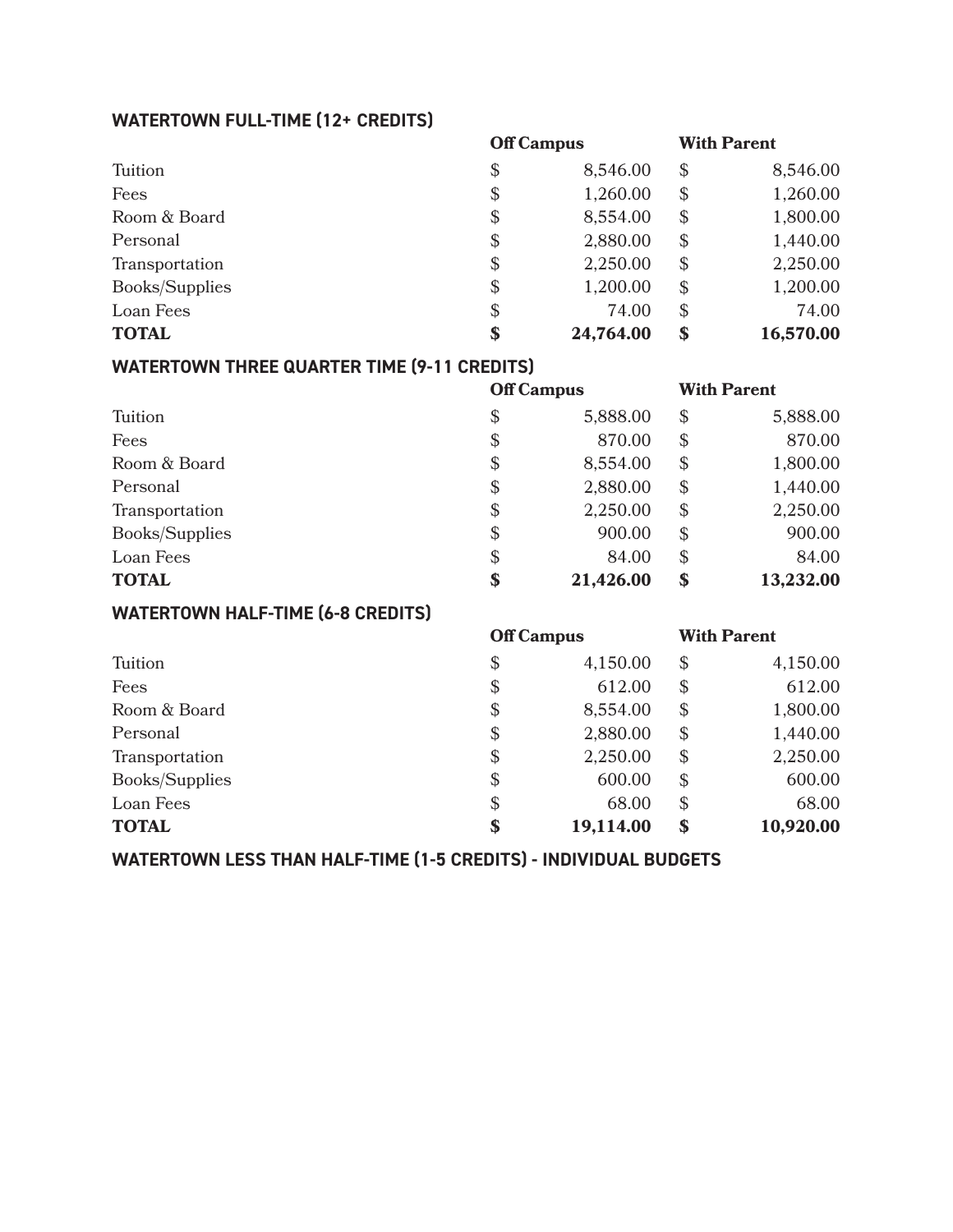## **1ST YEAR DOCTORAL ANESTHESIA FROM BA (A) 12 MONTH BUDGET**

|                       | <b>4 Months</b> |           | <b>8 Months</b>            |           | <b>Total Amount</b> |           |
|-----------------------|-----------------|-----------|----------------------------|-----------|---------------------|-----------|
| Tuition               | \$              | 13,620.00 | S                          | 32,915.00 | $\mathcal{S}$       | 46,535.00 |
| Fees                  | \$              | 1,020.00  | $\boldsymbol{\mathcal{S}}$ | 2,465.00  | $\mathcal{S}$       | 3,485.00  |
| Room $& Board(1,500)$ | \$              | 6,000.00  | \$                         | 12,000.00 | $\mathcal{S}$       | 18,000.00 |
| Personal              | \$              | 1,840.00  | \$                         | 3,680.00  | $\mathcal{S}$       | 5,520.00  |
| Transportation        | \$              | 1,650.00  | $\mathbb{S}$               | 3,290.00  | $\mathcal{S}$       | 4,940.00  |
| Books/Supplies        | \$              | 1,100.00  | $\boldsymbol{\mathsf{S}}$  | 3,200.00  | $\mathcal{S}$       | 4,300.00  |
| Loan Fees             | \$              | 856.00    | $\mathbb{S}$               | 1,708.00  | $\mathcal{S}$       | 2,564.00  |
| <b>TOTAL</b>          | \$              | 26,086.00 | \$                         | 59,258.00 | \$                  | 85,344.00 |

### **2ND YEAR DOCTORAL ANESTHESIA FROM BA (G) 12 MONTH BUDGET**

|                      | <b>4 Months</b>           |           | <b>8 Months</b> |           | <b>Total Amount</b>        |           |
|----------------------|---------------------------|-----------|-----------------|-----------|----------------------------|-----------|
| Tuition              | \$                        | 13,620.00 | \$              | 15,890.00 | $\boldsymbol{\mathcal{S}}$ | 29,510.00 |
| Fees                 | \$                        | 1,020.00  | \$              | 1,190.00  | $\boldsymbol{\mathcal{S}}$ | 2,210.00  |
| Room & Board (1,500) | \$                        | 6,000.00  | \$              | 12,000.00 | $\boldsymbol{\mathcal{S}}$ | 18,000.00 |
| Personal             | \$                        | 1,840.00  | $\$\$           | 3,680.00  | $\boldsymbol{\mathcal{S}}$ | 5,520.00  |
| Transportation       | $\boldsymbol{\mathsf{S}}$ | 2,080.00  | \$              | 4,160.00  | $\mathcal{S}$              | 6,240.00  |
| Books/Supplies       | $\boldsymbol{\mathsf{S}}$ | 800.00    | \$              | 1,600.00  | $\mathcal{S}$              | 2,400.00  |
| Loan Fees            | \$                        | 566.00    | \$              | 1,154.00  | $\mathcal{S}$              | 1,720.00  |
| <b>TOTAL</b>         | \$                        | 25,926.00 | \$              | 39,674.00 | $\mathbf s$                | 65,600.00 |

#### **3RD YEAR DOCTORAL ANESTHESIA FROM BA 12 MONTH BUDGET**

|                      | <b>4 Months</b>            |           |                            | <b>8 Months</b> |                            | <b>Total Amount</b> |  |
|----------------------|----------------------------|-----------|----------------------------|-----------------|----------------------------|---------------------|--|
| Tuition              | \$                         | 5,675.00  | $\boldsymbol{\mathcal{S}}$ | 12,485.00       | $\mathcal{S}$              | 18,160.00           |  |
| Fees                 | \$                         | 425.00    | \$                         | 935.00          | $\frac{1}{2}$              | 1,360.00            |  |
| Room & Board (1,500) | $\boldsymbol{\mathcal{S}}$ | 6,000.00  | $\boldsymbol{\mathcal{S}}$ | 12,000.00       | $\$\$                      | 18,000.00           |  |
| Personal             | \$                         | 1,840.00  | $\boldsymbol{\mathcal{S}}$ | 3,680.00        | $\mathcal{S}$              | 5,520.00            |  |
| Transportation       | $\$\$                      | 1,650.00  | $\mathbb{S}$               | 3,290.00        | $\mathcal{S}$              | 4,940.00            |  |
| Books/Supplies       | \$                         | 800.00    | $\mathbb{S}$               | 1,600.00        | $\boldsymbol{\mathcal{S}}$ | 2,400.00            |  |
| Loan Fees            | \$                         | 462.00    | $\mathbb{S}$               | 870.00          | $\mathcal{S}$              | 1,332.00            |  |
| <b>TOTAL</b>         | \$                         | 16,852.00 | $\mathbf{s}$               | 34,860.00       | $\mathbf{\$}$              | 51,712.00           |  |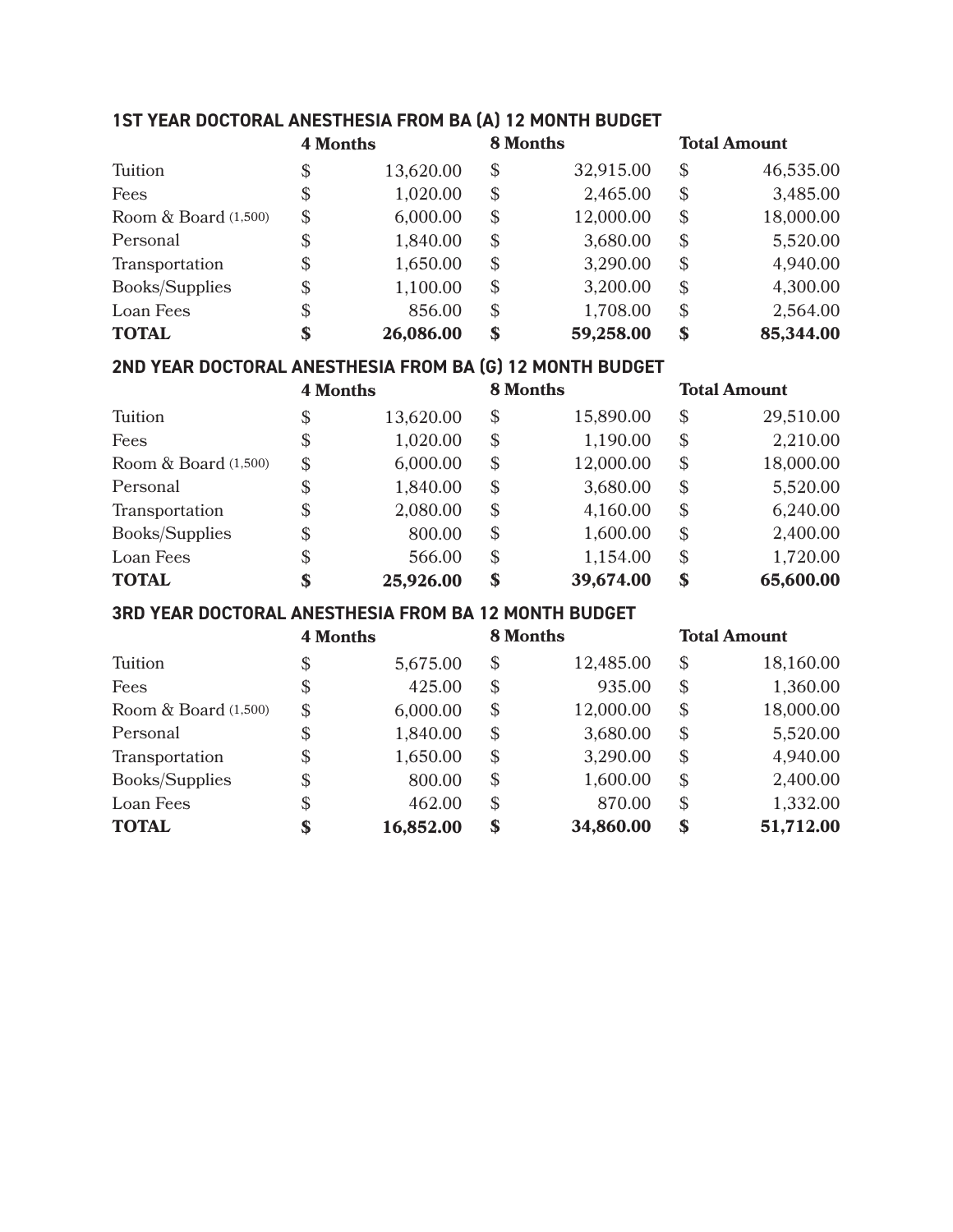### **1ST YEAR DOCTORAL ANESTHESIA FROM MA (A) 12 MONTH BUDGET**

|                       | <b>4 Months</b>            |           | <b>8 Months</b>           |           | <b>Total Amount</b>        |           |
|-----------------------|----------------------------|-----------|---------------------------|-----------|----------------------------|-----------|
| Tuition               | \$                         | 6,810.00  | $\boldsymbol{\mathsf{S}}$ | 6,810.00  | $\boldsymbol{\mathcal{S}}$ | 13,620.00 |
| Fees                  | \$                         | 510.00    | S                         | 510.00    | $\boldsymbol{\mathcal{S}}$ | 1,020.00  |
| Room $& Board(1,500)$ | $\boldsymbol{\mathcal{S}}$ | 6,000.00  | \$                        | 12,000.00 | $\boldsymbol{\mathcal{S}}$ | 18,000.00 |
| Personal (460)        | $\boldsymbol{\mathsf{S}}$  | 1,840.00  | $\boldsymbol{\mathsf{S}}$ | 3,680.00  | $\boldsymbol{\mathcal{S}}$ | 5,520.00  |
| Transportation (370)  | $\boldsymbol{\mathcal{S}}$ | 1,480.00  | $\boldsymbol{\mathsf{S}}$ | 2,960.00  | $\mathcal{S}$              | 4,440.00  |
| Books/Supplies        | $\boldsymbol{\mathsf{S}}$  | 800.00    | $\mathbb{S}$              | 1,600.00  | $\boldsymbol{\mathcal{S}}$ | 2,400.00  |
| Loan Fees             | \$                         | 282.00    | $\mathbb{S}$              | 564.00    | $\boldsymbol{\mathcal{S}}$ | 846.00    |
| <b>TOTAL</b>          | \$                         | 17,722.00 | \$                        | 28,124.00 | \$                         | 45,846.00 |

### **2ND YEAR DOCTORAL ANESTHESIA (G) 8 MONTH BUDGET**

|                       | <b>4 Months</b>            |           | <b>4 Months</b>            |           | <b>Total Amount</b> |           |
|-----------------------|----------------------------|-----------|----------------------------|-----------|---------------------|-----------|
| Tuition               | \$                         | 5,675.00  | S                          | 4,540.00  | $\mathcal{S}$       | 10,215.00 |
| Fees                  | \$                         | 425.00    | S                          | 340.00    | $\mathcal{S}$       | 765.00    |
| Room & Board (1,500)  | $\boldsymbol{\mathcal{S}}$ | 6,000.00  | $\boldsymbol{\mathcal{S}}$ | 6,000.00  | $\mathcal{S}$       | 12,000.00 |
| Personal (460)        | \$                         | 1,840.00  | $\mathbb{S}$               | 1,840.00  | $\mathcal{S}$       | 3,680.00  |
| Transportation (370)  | $\mathcal{L}$              | 1,480.00  | $\mathbb{S}$               | 1,480.00  | $\mathcal{S}$       | 2,960.00  |
| <b>Books/Supplies</b> | \$                         | 500.00    | $\mathbb{S}$               | 500.00    | $\mathcal{S}$       | 1,000.00  |
| Loan Fees             | \$                         | 282.00    | $\boldsymbol{\mathsf{S}}$  | 282.00    | $\mathcal{S}$       | 564.00    |
| <b>TOTAL</b>          | \$                         | 16,202.00 | \$                         | 14,982.00 | $\mathbf{\$}$       | 31,184.00 |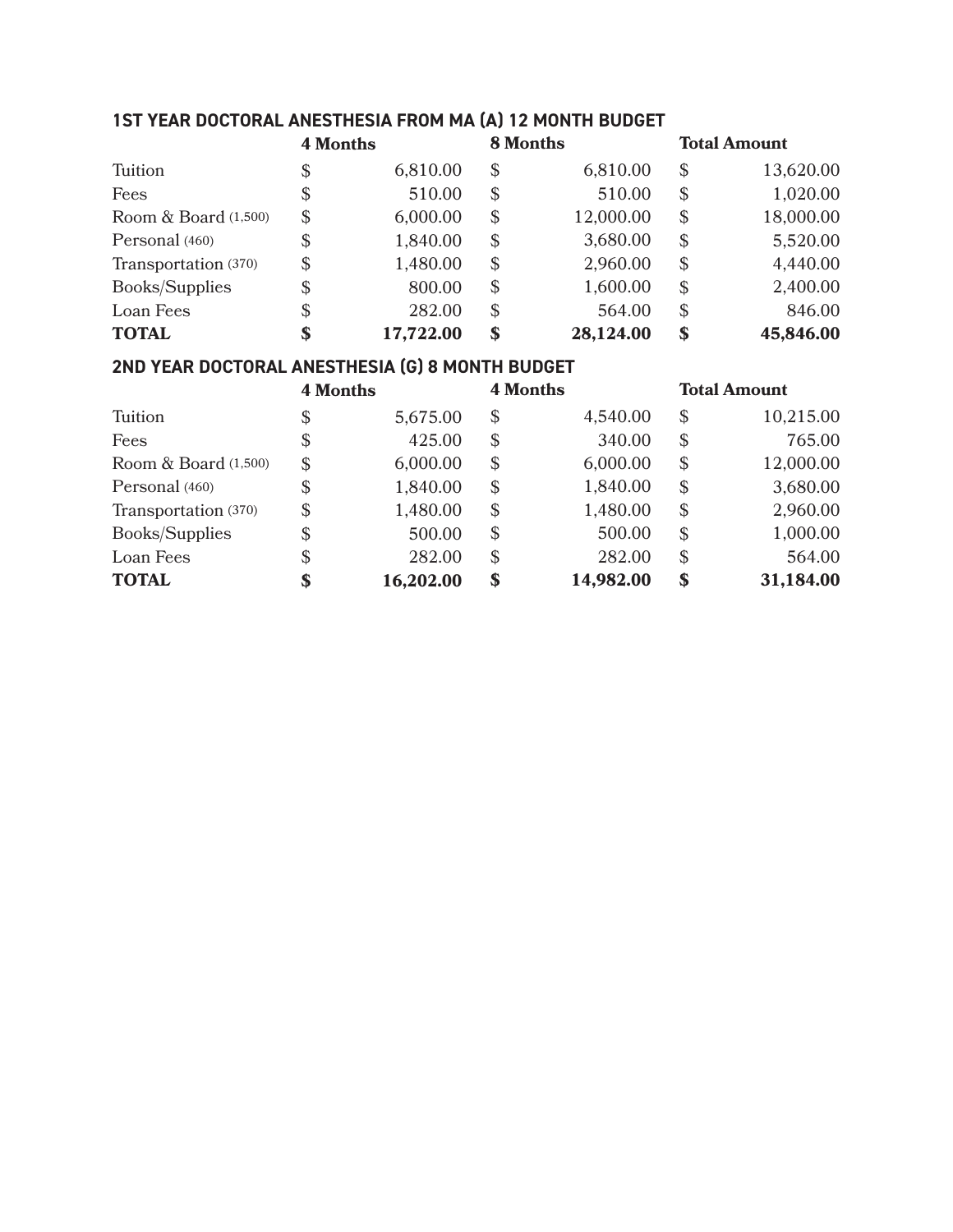### **1ST YEAR DOCTOR OF NURSE PRACTICE 8 MONTH BUDGET**

|                      |                           | <b>Fall 4 Months</b> | <b>Spring 4 Months</b>    |           | <b>Total Amount</b> |           |
|----------------------|---------------------------|----------------------|---------------------------|-----------|---------------------|-----------|
| Tuition              | \$                        | 5,800.00             | S                         | 4,350.00  | $\mathcal{S}$       | 10,150.00 |
| Fees                 | \$                        | 710.00               | \$                        | 560.00    | $\mathcal{S}$       | 1,270.00  |
| Room & Board (950)   | $\boldsymbol{\mathsf{S}}$ | 3,800.00             | \$                        | 3,800.00  | $\mathcal{S}$       | 7,600.00  |
| Personal (320)       | \$                        | 1,280.00             | $\boldsymbol{\mathsf{S}}$ | 1,280.00  | $\mathcal{S}$       | 2,560.00  |
| Transportation (250) | $\mathcal{S}$             | 1,000.00             | S                         | 1,000.00  | $\mathcal{S}$       | 2,000.00  |
| Books/Supplies       | \$                        | 400.00               | \$                        | 400.00    | $\mathcal{S}$       | 800.00    |
| Loan Fees            | \$                        | 248.00               | $\mathbb{S}$              | 258.00    | $\mathcal{S}$       | 506.00    |
| <b>TOTAL</b>         | \$                        | 13,238.00            | \$                        | 11,648.00 | \$                  | 24,886.00 |

#### **2ND YEAR DOCTOR OF NURSE PRACTICE BA 12 MONTH BUDGET**

|                       |                           | <b>Sum 4 Months</b> | <b>FA/SP 8 Months</b>      |           |               | <b>Total Amount</b> |  |
|-----------------------|---------------------------|---------------------|----------------------------|-----------|---------------|---------------------|--|
| Tuition               | \$                        | 3,625.00            | $\boldsymbol{\mathcal{S}}$ | 6,525.00  | $\mathcal{S}$ | 10,150.00           |  |
| Fees                  | \$                        | 485.00              | S                          | 895.00    | $\mathcal{S}$ | 1,380.00            |  |
| Room & Board (950)    | $\mathcal{S}$             | 3,800.00            | $\mathcal{S}$              | 7,600.00  | $\mathcal{S}$ | 11,400.00           |  |
| Personal (320)        | $\boldsymbol{\mathsf{S}}$ | 1,280.00            | $\mathbb{S}$               | 2,560.00  | $\mathcal{S}$ | 3,840.00            |  |
| Transportation (250)  | $\mathbb{S}$              | 1,000.00            | \$                         | 2,000.00  | $\mathcal{S}$ | 3,000.00            |  |
| <b>Books/Supplies</b> | $\$\$                     | 400.00              | S                          | 800.00    | $\mathcal{S}$ | 1,200.00            |  |
| Loan Fees             | \$                        | 266.00              | S                          | 506.00    | $\mathcal{S}$ | 772.00              |  |
| <b>TOTAL</b>          | \$                        | 10,856.00           | \$                         | 20,886.00 | $\mathbf{s}$  | 31,742.00           |  |

#### **3RD YEAR DOCTOR OF NURSE PRACTICE 8 MONTH BUDGET**

|                      |                           | <b>Sum 4 Months</b> | <b>FA/SP 8 Months</b>     |           |                            | <b>Total Amount</b> |  |
|----------------------|---------------------------|---------------------|---------------------------|-----------|----------------------------|---------------------|--|
| Tuition              | \$                        | 2,900.00            | $\boldsymbol{\mathsf{S}}$ | 3,625.00  | \$                         | 6,525.00            |  |
| Fees                 | \$                        | 410.00              | \$                        | 485.00    | $\boldsymbol{\mathcal{S}}$ | 895.00              |  |
| Room & Board (950)   | \$                        | 3,800.00            | \$                        | 3,800.00  | $\mathcal{S}$              | 7,600.00            |  |
| Personal (320)       | $\boldsymbol{\mathsf{S}}$ | 1,280.00            | \$                        | 1,280.00  | $\mathcal{S}$              | 2,560.00            |  |
| Transportation (250) | $\boldsymbol{\mathsf{S}}$ | 1,000.00            | $\boldsymbol{\mathsf{S}}$ | 1,000.00  | $\boldsymbol{\mathcal{S}}$ | 2,000.00            |  |
| Books/Supplies       | \$                        | 400.00              | $\boldsymbol{\mathsf{S}}$ | 400.00    | $\mathcal{S}$              | 800.00              |  |
| Loan Fees            | \$                        | 266.00              | $\mathbb{S}$              | 248.00    | $\mathcal{S}$              | 514.00              |  |
| <b>TOTAL</b>         | \$                        | 10,056.00           | \$                        | 10,838.00 | $\mathbf s$                | 20,894.00           |  |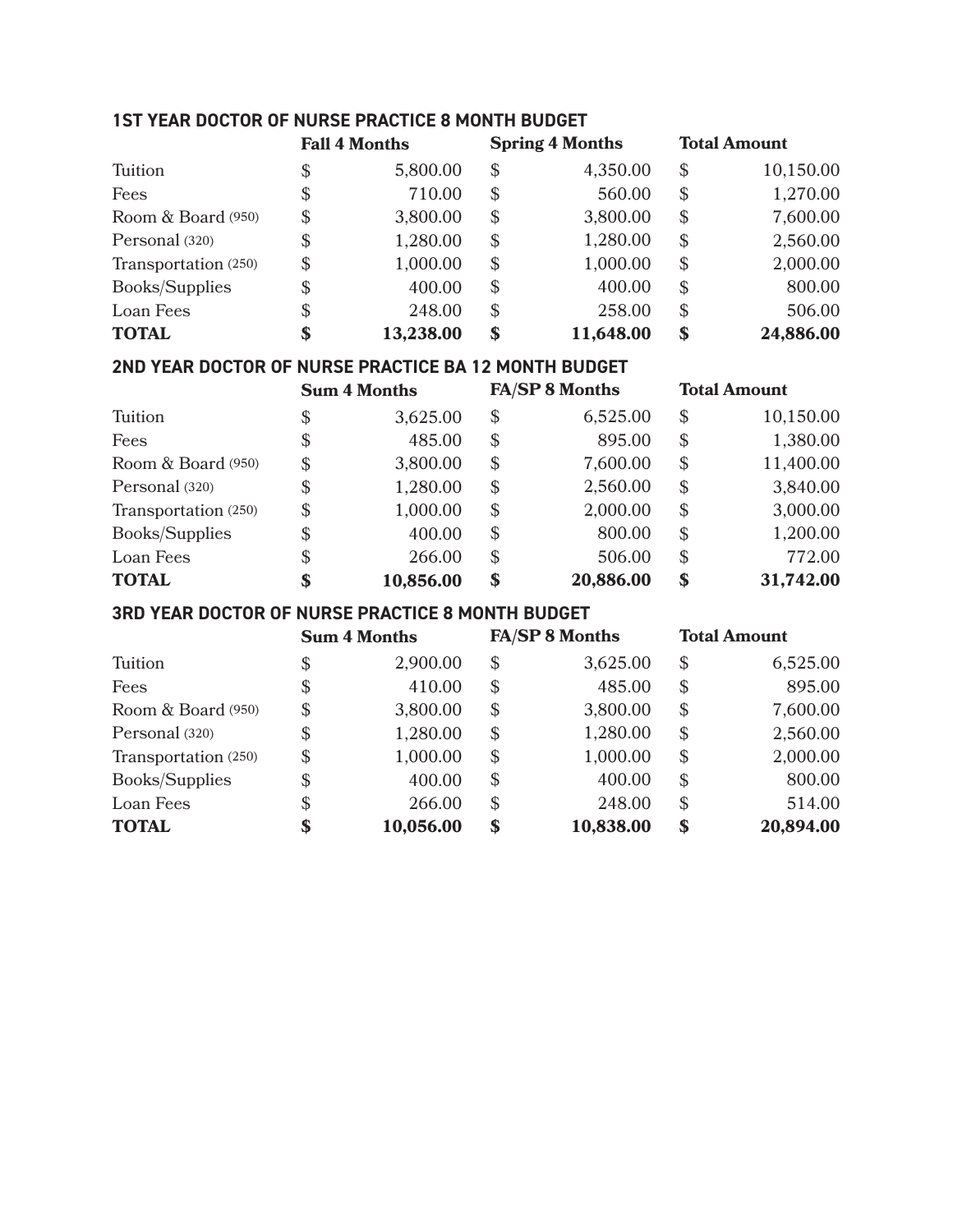### **MASTER IN NURSING BUDGET**

Personal (320) Transportation (250) Books/Supplies Loan Fees **TOTAL**

|                       | <b>Summer (4 Months)</b> | Fall (4 Months) |                            | <b>Spring (4 Months)</b> |  |
|-----------------------|--------------------------|-----------------|----------------------------|--------------------------|--|
| Tuition               | \$<br>2,566.00           | \$<br>3,774.00  | $\boldsymbol{\mathcal{S}}$ | 3,906.00                 |  |
| Fees                  | \$<br>462.00             | \$<br>628.00    | $\boldsymbol{\mathcal{S}}$ | 646.00                   |  |
| Room & Board (950)    | \$<br>3,800.00           | \$<br>3,800.00  | $\boldsymbol{\mathcal{S}}$ | 3,800.00                 |  |
| Personal (320)        | \$<br>1,280.00           | \$<br>1,280.00  | $\boldsymbol{\mathcal{S}}$ | 1,280.00                 |  |
| Transportation (250)  | \$<br>1,000.00           | \$<br>1,000.00  | $\boldsymbol{\mathcal{S}}$ | 1,000.00                 |  |
| <b>Books/Supplies</b> | \$<br>300.00             | \$<br>450.00    | $\boldsymbol{\mathcal{S}}$ | 450.00                   |  |
| Loan Fees             | \$<br>266.00             | \$<br>248.00    | $\boldsymbol{\mathcal{S}}$ | 258.00                   |  |
| <b>TOTAL</b>          | \$<br>9,674.00           | \$<br>11,180.00 | \$                         | 11,340.00                |  |
|                       | Total (12 Months)        |                 |                            |                          |  |
| Tuition               | \$<br>10,246.00          |                 |                            |                          |  |
| Fees                  | \$<br>1,736.00           |                 |                            |                          |  |
| Room & Board (950)    | \$<br>11,400.00          |                 |                            |                          |  |
| Personal (320)        | \$<br>3,840.00           |                 |                            |                          |  |

3,000.00 1,200.00 772.00 **32,194.00**

 $\mathbb S$ \$ \$ **\$**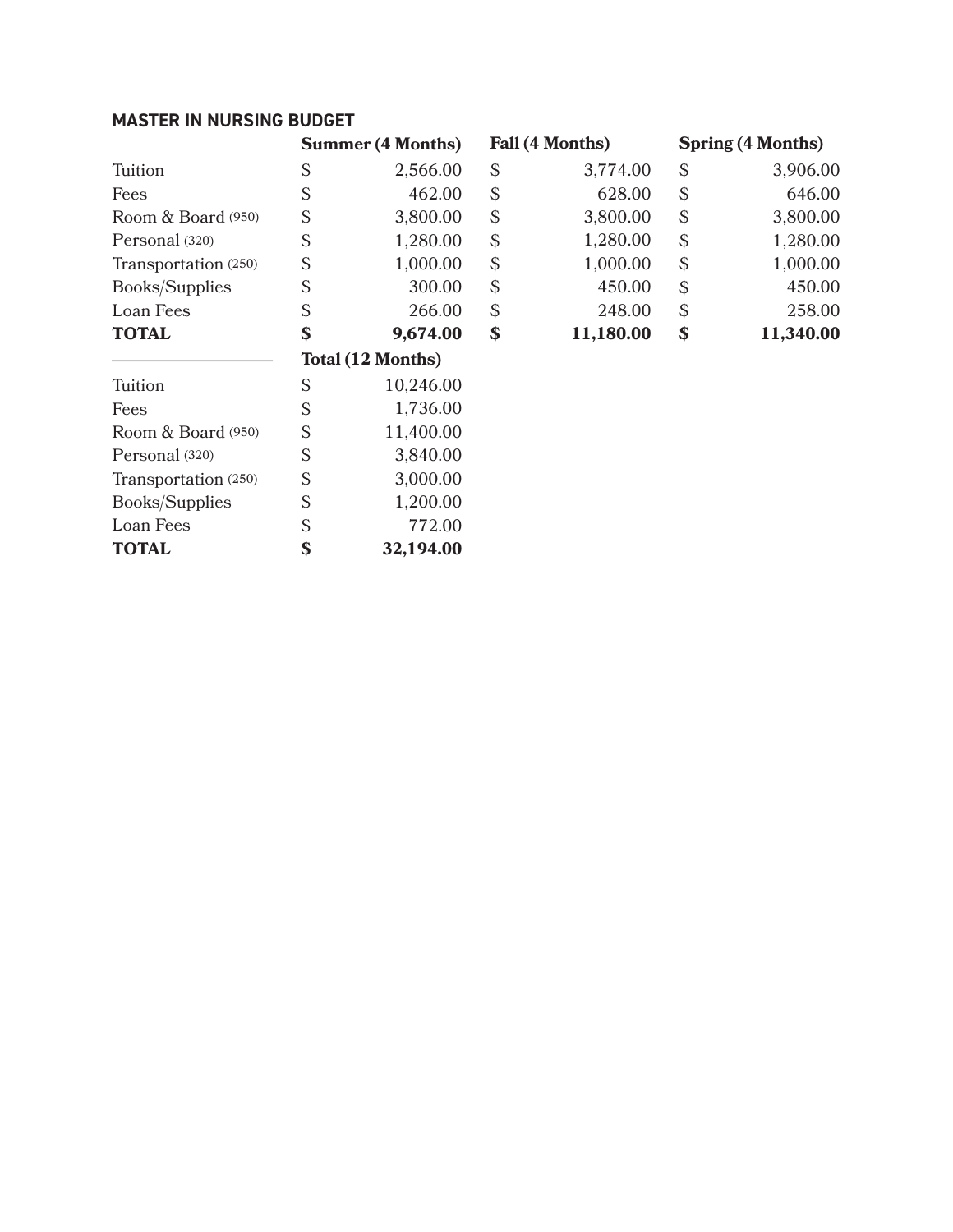|  | MASTER IN EDUCATION COACHING 1ST YEAR FALL/SPRING 8 MONTH BUDGET |
|--|------------------------------------------------------------------|
|--|------------------------------------------------------------------|

|                                                                          | <b>4 Months</b> |                        | <b>4 Months</b> |          | <b>Total Amount</b>        |           |
|--------------------------------------------------------------------------|-----------------|------------------------|-----------------|----------|----------------------------|-----------|
| Tuition                                                                  | \$              | 1,980.00               | \$              | 1,980.00 | \$                         | 3,960.00  |
| Fees                                                                     | \$              | 270.00                 | \$              | 270.00   | \$                         | 540.00    |
| Room & Board (950)                                                       | \$              | 3,800.00               | \$              | 3,800.00 | \$                         | 7,600.00  |
| Personal (320)                                                           | \$              | 1,280.00               | \$              | 1,280.00 | \$                         | 2,560.00  |
| Transportation (250)                                                     | \$              | 1,000.00               | \$              | 1,000.00 | \$                         | 2,000.00  |
| <b>Books/Supplies</b>                                                    | \$              | 250.00                 | \$              | 250.00   | \$                         | 500.00    |
| Loan Fees                                                                | \$              | 34.00                  | \$              | 34.00    | $\$\$                      | 68.00     |
| <b>TOTAL</b>                                                             | \$              | 8,614.00               | \$              | 8,614.00 | \$                         | 17,228.00 |
| MASTER IN EDUCATION COACHING 2ND YEAR SUMMER/FALL/SPRING 10 MONTH BUDGET |                 |                        |                 |          |                            |           |
|                                                                          | 2 Months        |                        | <b>4 Months</b> |          | <b>4 Months</b>            |           |
| Tuition                                                                  | \$              | 1,980.00               | \$              | 1,980.00 | \$                         | 1,980.00  |
| Fees                                                                     | \$              | 270.00                 | \$              | 270.00   | $\boldsymbol{\mathsf{\$}}$ | 270.00    |
| Room & Board (950)                                                       | \$              | 1,900.00               | \$              | 3,800.00 | \$                         | 3,800.00  |
| Personal (320)                                                           | \$              | 640.00                 | \$              | 1,280.00 | \$                         | 1,280.00  |
| Transportation (250)                                                     | \$              | 500.00                 | \$              | 1,000.00 | \$                         | 1,000.00  |
| Books/Supplies                                                           | \$              | 100.00                 | \$              | 250.00   | \$                         | 250.00    |
| Loan Fees                                                                | \$              | 22.00                  | \$              | 34.00    | $\mathsf{\$}$              | 34.00     |
| <b>TOTAL</b>                                                             | \$              | 5,412.00               | \$              | 8,614.00 | \$                         | 8,614.00  |
|                                                                          |                 | <b>Total 10 Months</b> |                 |          |                            |           |
| Tuition                                                                  | \$              | 5,940.00               |                 |          |                            |           |
| Fees                                                                     | \$              | 810.00                 |                 |          |                            |           |
| Room & Board (950)                                                       | \$              | 9,500.00               |                 |          |                            |           |
| Personal (320)                                                           | \$              | 3,200.00               |                 |          |                            |           |
| Transportation (250)                                                     | \$              | 2,500.00               |                 |          |                            |           |
| Books/Supplies                                                           | \$              | 600.00                 |                 |          |                            |           |
| Loan Fees                                                                | \$              | 90.00                  |                 |          |                            |           |
| <b>TOTAL</b>                                                             | \$              | 22,640.00              |                 |          |                            |           |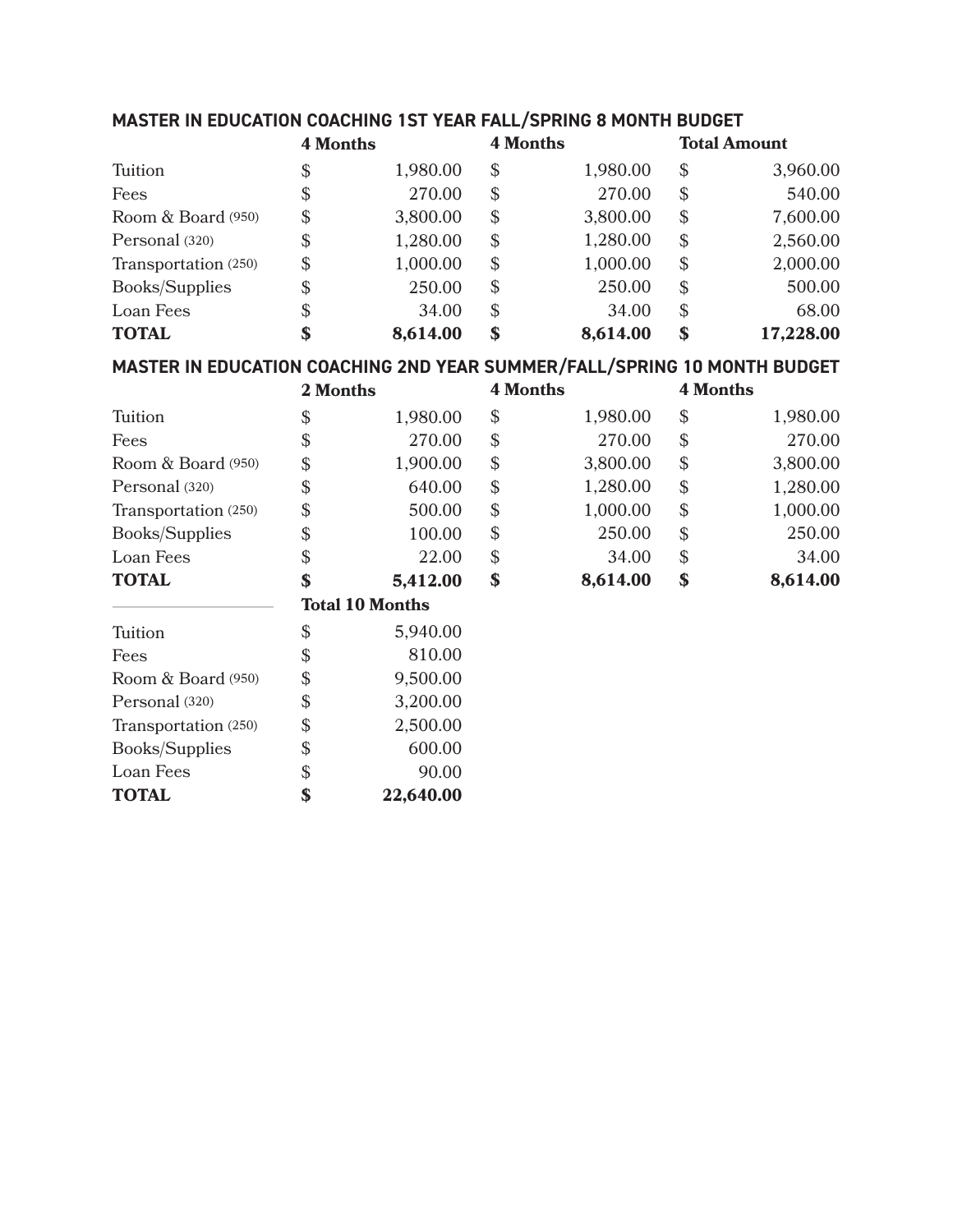### **MASTER IN EDUCATION CURRICULUM AND INSTRUCTION SUMMER/FALL/SPRING 10 MONTH BUDGET**

|                       | 2 Months                   |                        | <b>4 Months</b> |          | <b>4 Months</b> |          |
|-----------------------|----------------------------|------------------------|-----------------|----------|-----------------|----------|
| Tuition               | $\boldsymbol{\mathcal{S}}$ | 2,970.00               | $\mathbb{S}$    | 990.00   | \$              | 990.00   |
| Fees                  | $\mathcal{L}$              | 405.00                 | $\mathbb{S}$    | 135.00   | \$              | 135.00   |
| Room & Board (950)    | \$                         | 1,900.00               | $\mathcal{S}$   | 3,800.00 | \$              | 3,800.00 |
| Personal (320)        | $\mathcal{L}$              | 640.00                 | $\mathcal{S}$   | 1,280.00 | \$              | 1,280.00 |
| Transportation (250)  | \$                         | 500.00                 | $\mathcal{L}$   | 1,000.00 | \$              | 1,000.00 |
| <b>Books/Supplies</b> | $\boldsymbol{\mathcal{S}}$ | 100.00                 | $\mathbb{S}$    | 250.00   | \$              | 250.00   |
| Loan Fees             | $\boldsymbol{\mathcal{S}}$ | 54.00                  | $\mathbb{S}$    | 54.00    | \$              | 54.00    |
| <b>TOTAL</b>          | \$                         | 6,569.00               | \$              | 7,509.00 | \$              | 7,509.00 |
|                       |                            | <b>Total 10 Months</b> |                 |          |                 |          |
| Tuition               | \$                         | 4,950.00               |                 |          |                 |          |
| Fees                  | $\mathcal{L}$              | 675.00                 |                 |          |                 |          |
| Room & Board (950)    | \$                         | 9,500.00               |                 |          |                 |          |
| Personal (320)        | \$                         | 3,200.00               |                 |          |                 |          |
| Transportation (250)  | $\mathcal{L}$              | 2,500.00               |                 |          |                 |          |
| <b>Books/Supplies</b> | \$                         | 600.00                 |                 |          |                 |          |
| Loan Fees             | \$                         | 162.00                 |                 |          |                 |          |

**21,587.00 \$**

**TOTAL**